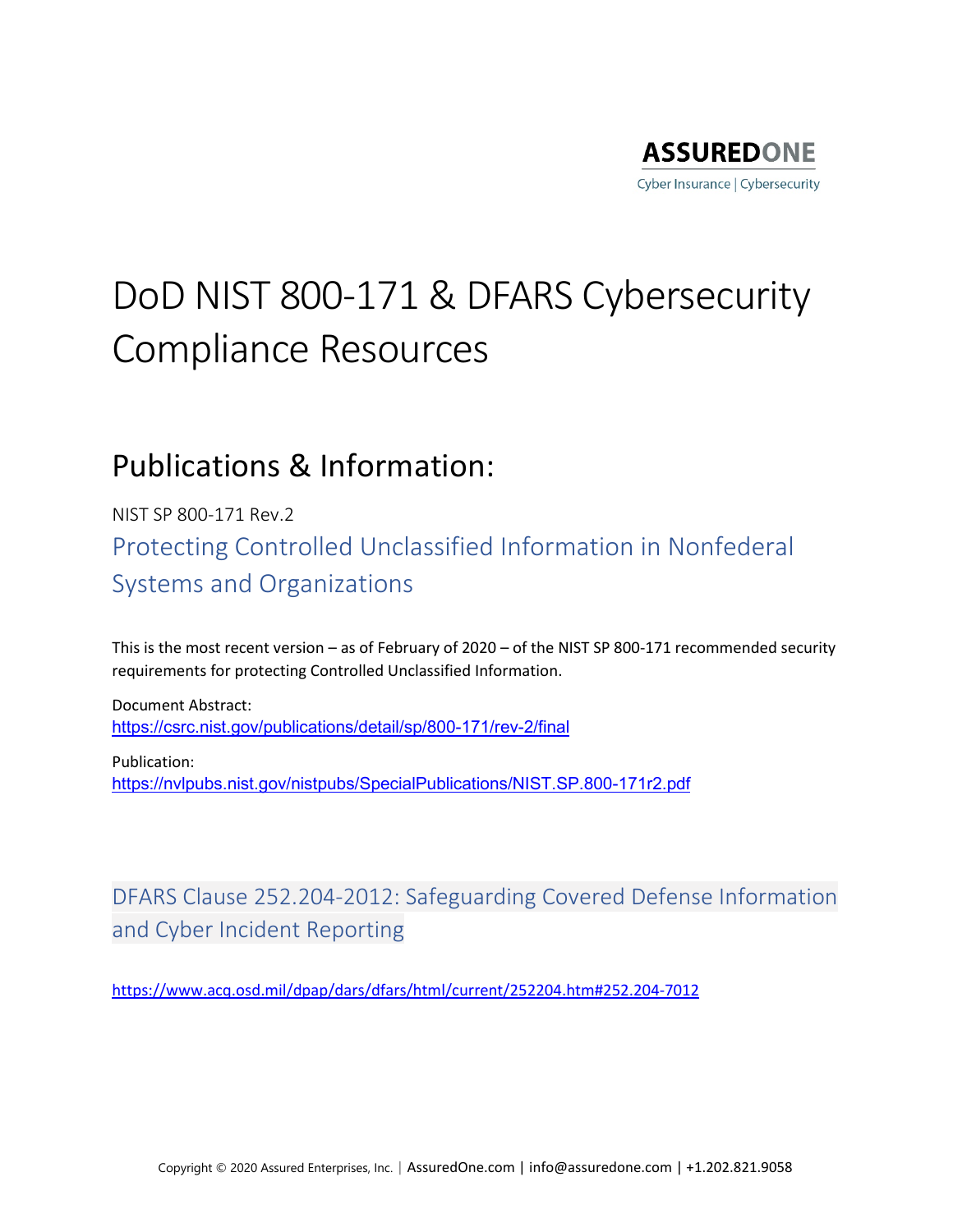#### NIST Handbook 162 NIST MEP Cybersecurity Self-Assessment Handbook For Assessing NIST SP 800-171 Security Requirements in Response to DFARS Cybersecurity Requirements

This publication from the National Institute of Standards and Technology (NIST) is intended to help U.S. manufacturers who supply products for the DoD to understand the DFARS cybersecurity requirements.

<https://doi.org/10.6028/NIST.HB.162>

## Planning and Compliance Resources:

NIST Template Controlled Unclassified Information Plan of Action Template (Word Document)

[https://csrc.nist.gov/CSRC/media/Publications/sp/800-171/rev-2/final/documents/CUI-Plan](https://csrc.nist.gov/CSRC/media/Publications/sp/800-171/rev-2/final/documents/CUI-Plan-of-Action-Template-final.docx)[of-Action-Template-final.docx](https://csrc.nist.gov/CSRC/media/Publications/sp/800-171/rev-2/final/documents/CUI-Plan-of-Action-Template-final.docx)

NIST Template Mapping: Cybersecurity Framework v1.0 to SP 800-171 Rev. 2 (Excel Spreadsheet)

[https://csrc.nist.gov/CSRC/media/Publications/sp/800-171/rev-2/final/documents/csf-v1-0](https://csrc.nist.gov/CSRC/media/Publications/sp/800-171/rev-2/final/documents/csf-v1-0-to-sp800-171rev2-mapping.xlsx) [to-sp800-171rev2-mapping.xlsx](https://csrc.nist.gov/CSRC/media/Publications/sp/800-171/rev-2/final/documents/csf-v1-0-to-sp800-171rev2-mapping.xlsx)

FAQ: Network Penetration Reporting and Contracting for Cloud Service [https://www.acq.osd.mil/dpap/pdi/docs/FAQs\\_Network\\_Penetration\\_Reporting\\_and\\_Contra](https://www.acq.osd.mil/dpap/pdi/docs/FAQs_Network_Penetration_Reporting_and_Contracting_for_Cloud_Services_(01-27-2017).pdf) [cting\\_for\\_Cloud\\_Services\\_\(01-27-2017\).pdf](https://www.acq.osd.mil/dpap/pdi/docs/FAQs_Network_Penetration_Reporting_and_Contracting_for_Cloud_Services_(01-27-2017).pdf)